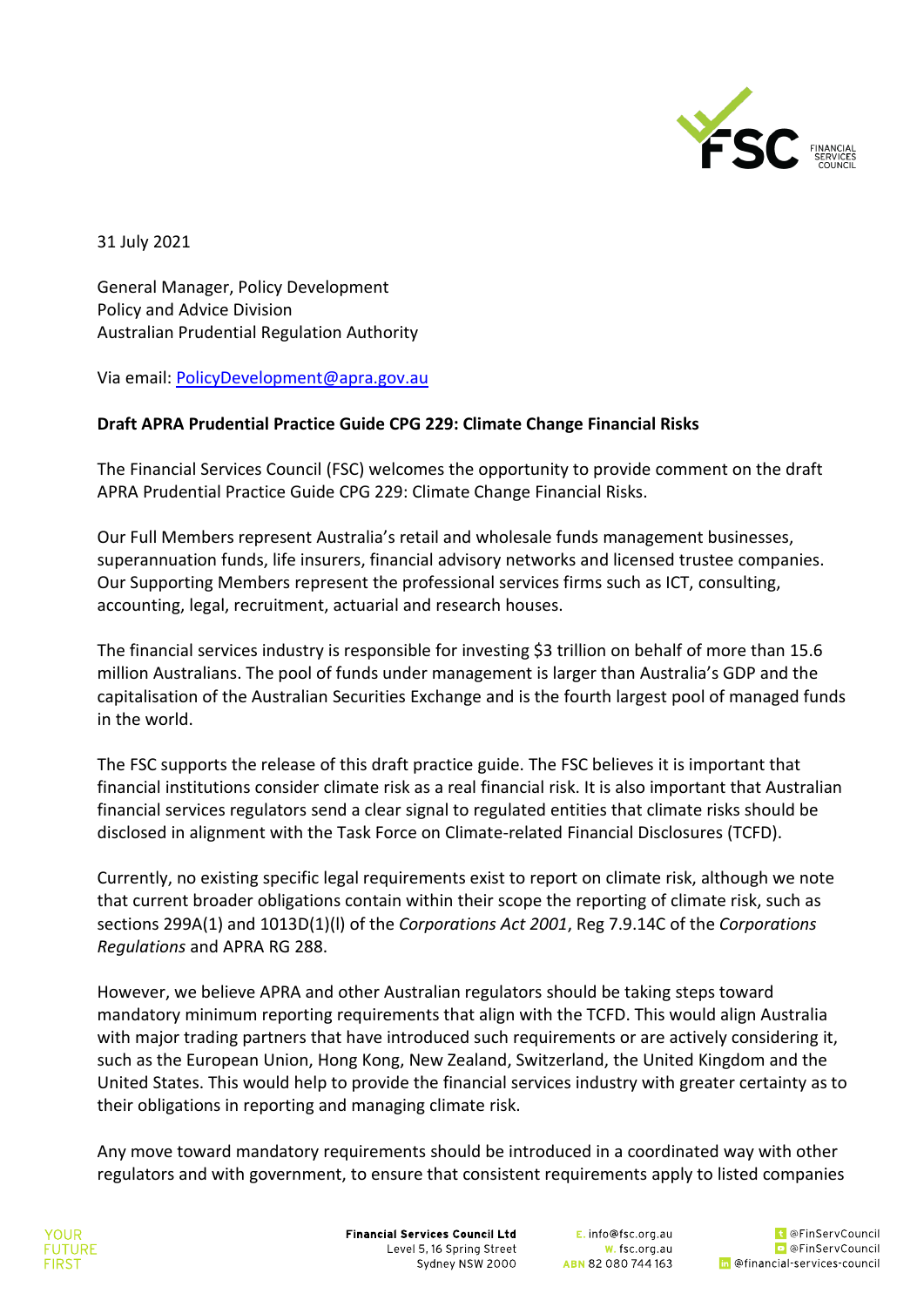

and other public reporting entitles, not just APRA-regulated institutions.

As the draft guidance recognises, climate risk disclosure is a rapidly evolving topic in many jurisdictions around the world, especially in light of widespread net-zero commitments by many governments and companies. In this regard, the FSC encourages APRA to keep monitoring best practice developments in other major markets and updating its guidance as necessary. It would also greatly help industry and provide further clarity if APRA provided a guide roadmap with timeframes to implement disclosures.

We make the following specific recommendations about the draft guidance:

- 1. We would welcome further guidance in the following areas:
	- a. Governance (para 13-17):
		- i. We recommend including guidance on the disclosure of the link between climate-related performance and executive remuneration including clarity as to what good climate related performance involves.
		- ii. The reference to 'senior staff' (para 17) could be broadened to 'relevant staff' so that training and capacity building in the management of climate risks cascades across the organisation.
	- b. Risk Monitoring (para 30): We recommend further guidance on the sorts of circumstances that might trigger a review of a company's risk management policies and procedures, including the sorts of triggers that relate to risk data and metrics.
	- c. Scenario analysis (para 36-44): We recommend that the guidance covers the following:
		- i. Uncertainty around use of scenarios is not a reason to fail to undertake scenario analysis.
		- ii. Entities should where possible use credible scenarios from commonly referenced sources to promote comparability and standardisation. Where a bespoke scenario is used, entities should disclose the underlying assumptions and how this deviates from standard assumptions used by commonly referenced scenarios.
		- iii. In relation to the future temperature rise scenarios used (para 40(b)), the guidance recommends including a scenario of 2 degrees or less. APRA should ensure the guidance keeps up to date with current science and global developments, such as whether 1.5 degrees vs 2 degrees of warming should be used as a minimum.
		- iv. The development and undertaking of scenario analysis can be a significant cost for funds. Clarification from APRA would be welcome as to the extent of scenario analysis expected of entities so that unnecessary costs aren't incurred by superannuation members. We would be happy to engage with APRA on what might be acceptable for certain sized funds.
		- v. Case study examples would be helpful.
	- d. Best financial interests duty: We would welcome clarity in the practice guide that consideration of climate risk in investment decisions does not conflict with the new